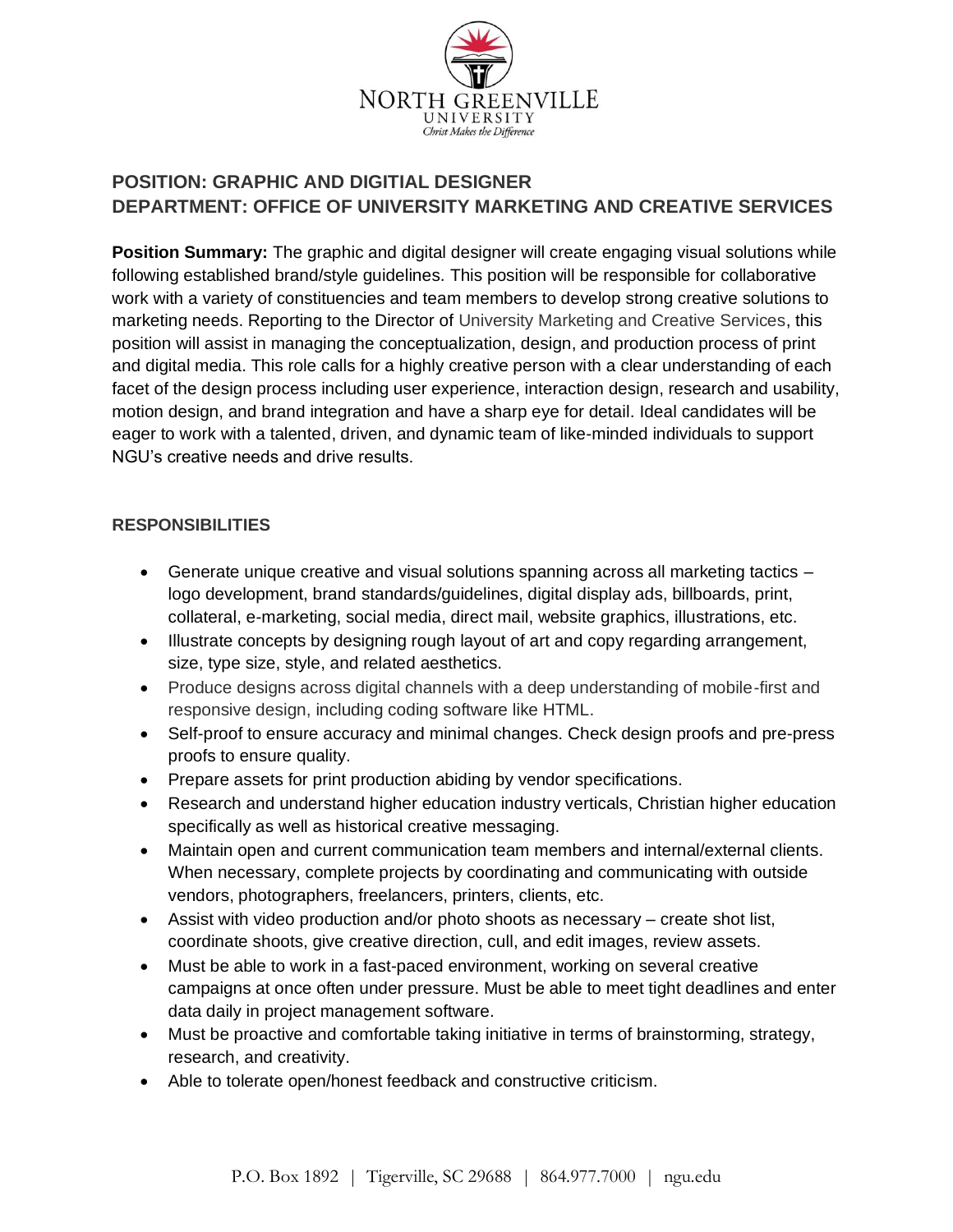

- Maintain technical knowledge by attending design workshops; reviewing professional publications; participating in professional groups
- Work with the project manager to coordinate testing efforts, interpret test results, and incorporate results into design efforts.
- Assist in managing visual standards for university publications in consultation with the supervisor.

## **QUALIFICATIONS**

- Bachelor's degree or higher, in graphic design or graphic communication
- Minimum 1 to 3 years of graphic design experience (a PLUS if experience earned with ad agency).
- Strong portfolio demonstrating required level of creativity, design, and technical proficiency.
- Must be an expert in the Adobe Creative Suite in a Mac environment, with an emphasis on Photoshop, Illustrator, After Effects, and InDesign, as well as HTML/CSS.
- Must possess strong typography skills and knowledge of contemporary design.
- Must have a keen eye for color.
- Must have extensive knowledge and experience with file formatting for print and web.
- Must be able to interact and communicate clearly with internal/external clients to determine their visual communication needs, present ideas, and take a project from start to finish.
- Must be familiar with current social media trends and be able to deliver fresh graphics that are consistent with those trends.
- Strong organizational and communication skills.
- Able to create quality work while meeting tight deadlines and paying attention to details.
- Experience with web design and development (WordPress) also a PLUS.
- Work well in a team environment.
- Must be able to work in a fast-paced environment, working on several creative campaigns at once, often under pressure
- Must be able to meet tight deadlines and enter data daily in project management software
- Must be proactive and comfortable taking the initiative in brainstorming, strategy, research, and creativity
- Able to tolerate open and honest feedback and constructive criticism
- Supports NGU's mission statement and core values, commitment to a Christian lifestyle and character in keeping with a biblical model.

## **PHYSICAL REQUIREMENTS**

- Visual Abilities: Read reports, create presentations, and use a computer system.
- Hearing: Hear well enough to communicate with co-workers, vendors, and students.